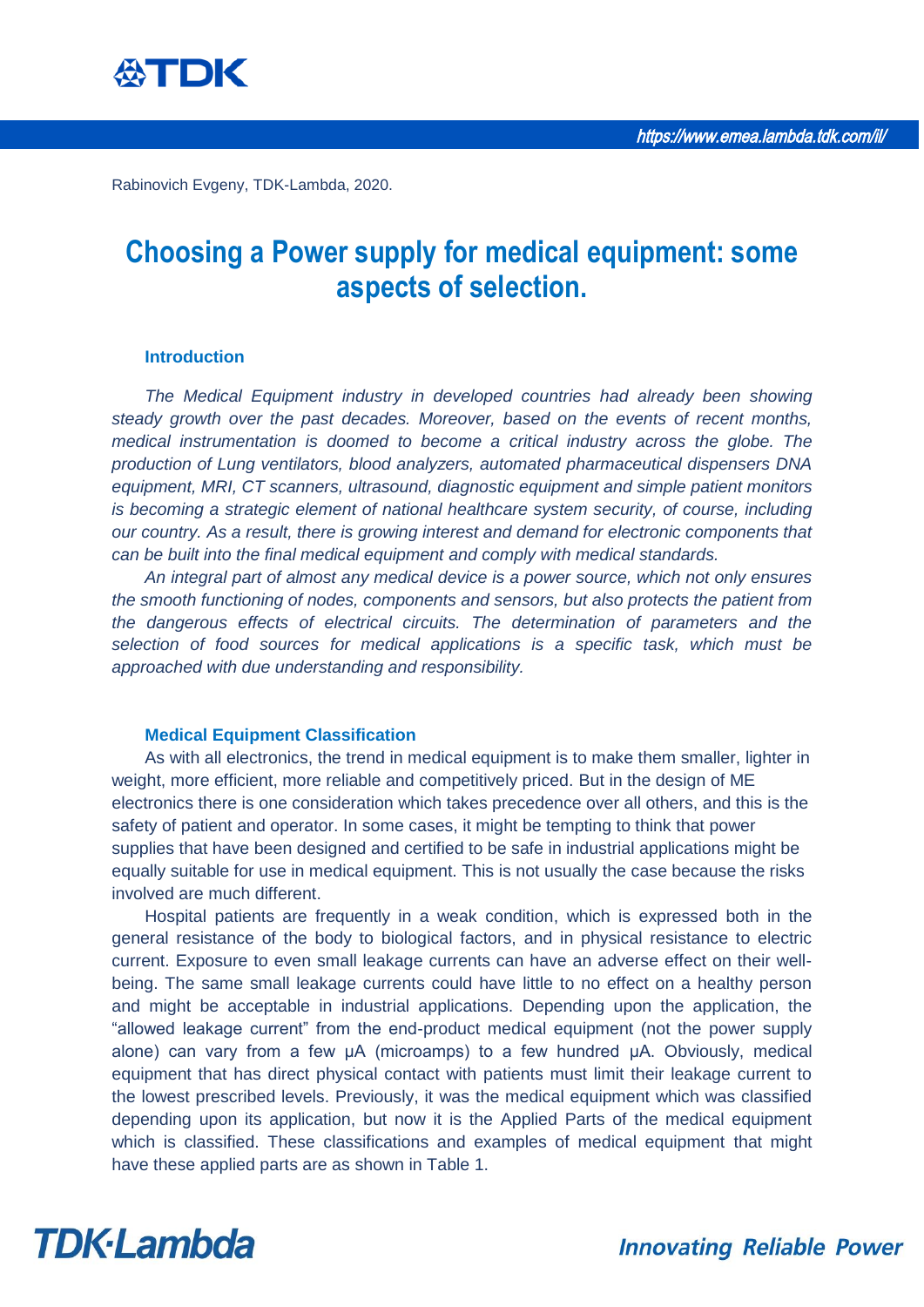

#### Table 1. Medical Equipment Applied Parts Classification and their Icon Symbology

| <b>Medical</b><br><b>Equipment</b><br><b>Category</b> | <b>Icon Symbology</b> | <b>Categories Brief Definition</b>                                                                                                                                                                                                                                                      | <b>Examples of Medical Equipment</b>                                                                                              |
|-------------------------------------------------------|-----------------------|-----------------------------------------------------------------------------------------------------------------------------------------------------------------------------------------------------------------------------------------------------------------------------------------|-----------------------------------------------------------------------------------------------------------------------------------|
| <b>B</b> (Body)                                       |                       | Relates to applied parts that are generally not<br>conductive although can deliver a current to<br>the patient, is not intended to do so as part of<br>its function.                                                                                                                    | Automated pill dispenser's<br>$\bullet$<br>Motorised patient tables,<br>$\bullet$<br>beds;<br>Operating room lights;<br>$\bullet$ |
| <b>BF</b><br>(Body Floating)                          |                       | Applied part has a patient connection which is<br>designed and intended to deliver electrical<br>energy or an electrophysiological signal to or<br>from the patient. Must not have connection to<br>heart of the patient.                                                               | ECG equipment;;<br>$\bullet$<br>Electrosurgical<br>$\bullet$<br>instruments;<br>Ultrasound<br>$\bullet$                           |
| <b>CF</b><br>(Cardiac Floating)                       |                       | This part has a patient connection which is<br>designed and intended to deliver electrical<br>energy or an electrophysiological signal to or<br>from the patient and is specified as being<br>suitable for direct cardiac application. May be<br>connected directly to patient's heart. | Electrosurgical<br>instruments:<br><b>External pacemakers</b>                                                                     |
| <b>BFD</b><br>(CFD)                                   |                       | Equipment of CF/BF category with further<br>extended protection.                                                                                                                                                                                                                        | Defibrillator                                                                                                                     |

#### **Medical Standards Evolution in brief**

The safety standards for medical equipment vary dependent upon the application, proximity to patients and operators, and the location and environment of the equipment.

The special requirements of curtain medical equipment are reflected in "particular" standards, denoted as IEC-X-Y. For example, 60601-2-4 defines specific requirements for heart defibrillators, and 60601-2-16 covers blood dialysis and filtration equipment. But the "core" standard is IEC 60601-1 which has a long history with a number of revisions and is spread in most of the world, including Europe and North. National and continental standards like UL, CSA and EN are derived from the IEC, or International Electrotechnical Committee, standards.

The original IEC 60601-1 for medical devices was published in 1977. The 2nd edition, published in 1988, focused on safety within the vicinity of a patient. In 2005, the IEC released the 3rd edition, which reflected a further change of perspective: while the basic

### **TDK**·Lambda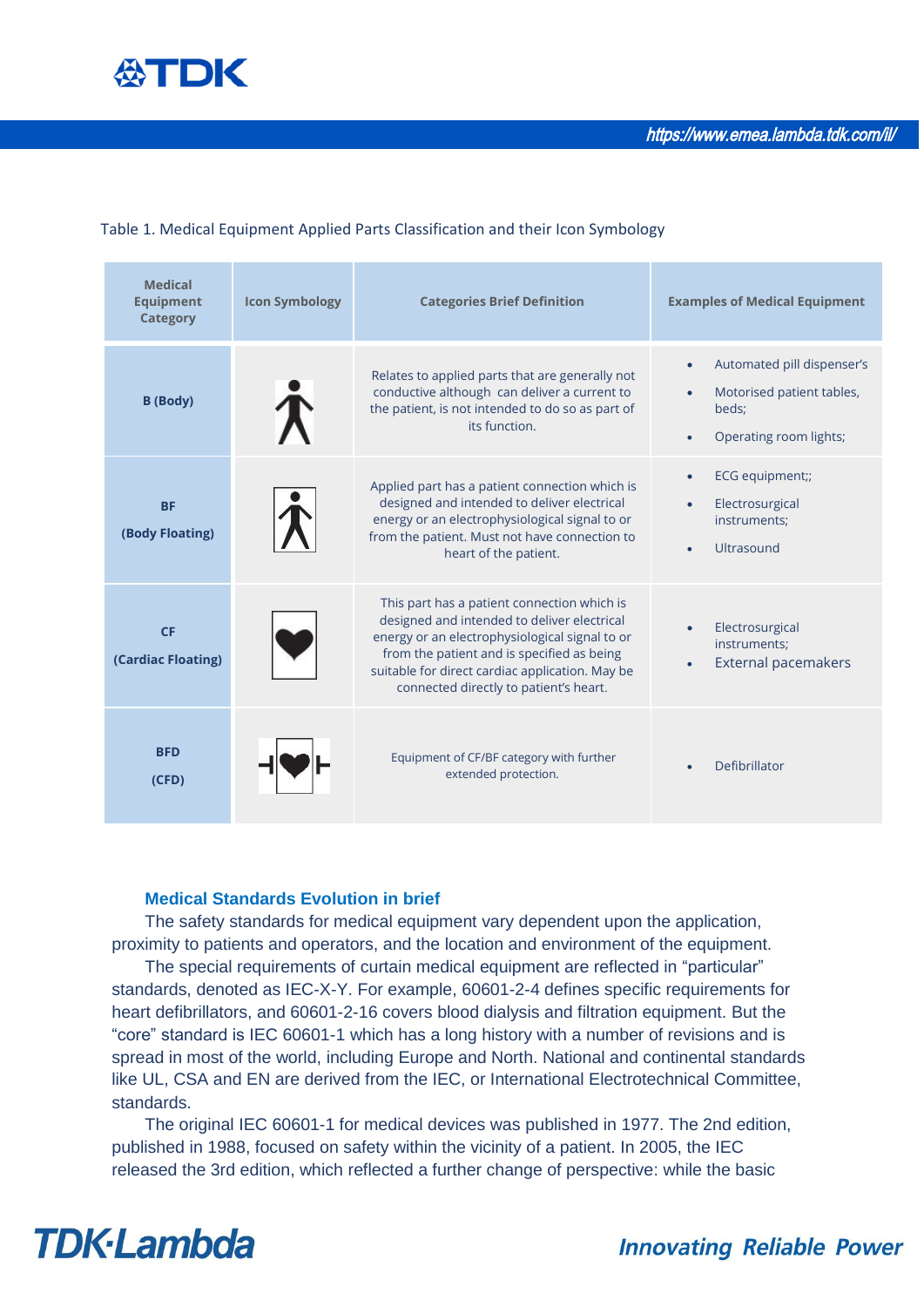

provisions of the 2nd and 3rd editions to guard against failure remain, the 3rd edition recognizes that the potential hazards seen by each user can be quite different. An operator has access to a control panel, for example, while the patient may be "connected" via probes. Hence looking at "means of protection" (MOP) separately as for "means of operator protection" (MOOP) and "means of patient protection" (MOPP). A substantial amendment to the 3rd edition, known as Edition 3.1, was introduced in 2012. This addressed numerous ambiguities arising from evolving medical equipment technology. Most recently, in 2014, the 4th edition of collateral standard IEC 60601-1-2, "Electromagnetic disturbances – Requirements and tests," was published. Edition following afterwards will require even more rigorous treatment of EMC. It is not possible in this article to fully cover all of the specifications of existing editions of the IEC60601-1, but it's important to consider how these standards can affect the design and specification of power supplies used in medical applications, now and in the future.

The first and foremost requirement of the IEC60601-1 (all editions) is for the effective and reliable isolation between the AC input to the power supply, its internal high voltage stages, and its DC output, as any shortcoming in isolation would result in the risk of electric shock.

The development and testing of TDK-Lambda power supplies for medical use by today is in accordance with the latest amendment to the 3rd edition of IEC 60601. Conformance to IEC 60601 Edition 3.1 also requires a "Risk Management Process" and record/file retention in compliance with the ISO14971 standards.

#### **Common Philosophy and Safety Criteria for the Patient and the Operator**

According to IEC 60950 approach "Equipment shall be so designed and constructed that, under all conditions of normal use and under a likely fault condition, it protects against risk of personal injury from electric shock and other hazards, and against serious fire originating in the equipment, within the meaning of this standard."

In a similar manner, IEC 60601-1, Clause 3.1 states that "Equipment shall, when transported, stored, installed, operated in normal use, and maintained according to the instructions of the manufacturer, cause no safety hazard which could reasonably be foreseen and which is not connected with its intended application, in normal condition and in single-fault condition." As with ITE, medical equipment must be "safe" in normal and likely fault condition, and a common strategy for designing such equipment is to design in two levels of protection.

At established threshold levels, an electrical current passing through the body can cause electric shock. This current depends on the voltage and the body impedance.

Fundamentally, the basic strategy to limit the accessible current, and therefore protect against electrical shock, is to place high impedance in the current path, which might be the Insulation barrier between the primary and secondary parts of the circuit. The second way of protection strategy is to provide a parallel current path with a significantly lower impedance compared to that of the human body or, in other words, to limit the accessible voltage. This is what we used to call protective earthing or grounding. Figure 1 shows creating 2 leves of protection using Basic insulation plus Protective Earthing, (b) Basic plus Supplementary insulation, and (c) Reinforced insulation.

### **TDK**·Lambda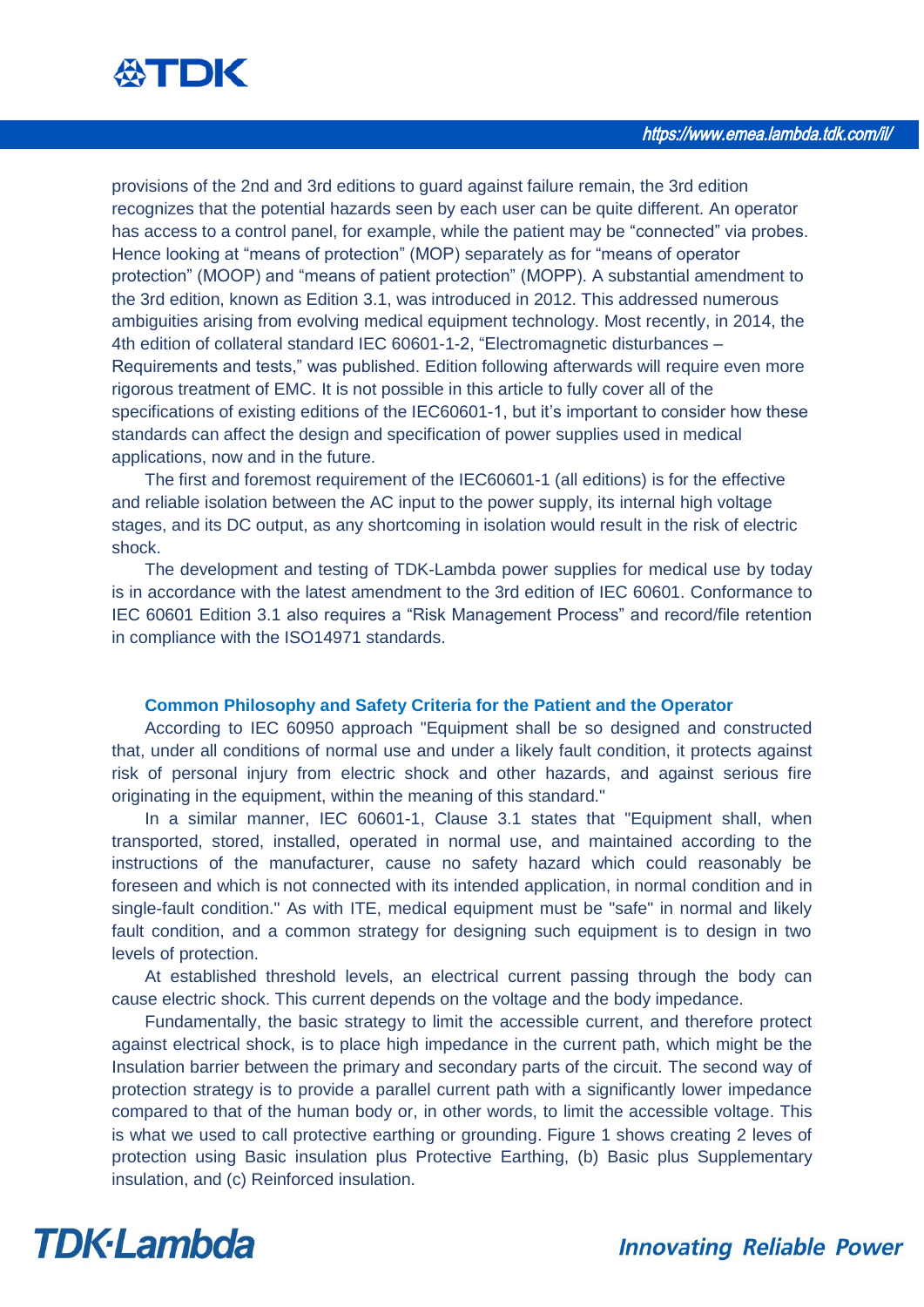



#### Figure 1. Means of Protection of Electrical Device: (a) Basic insulation plus protective earthing, (b) basic plus supplementary insulation, and (c) reinforced insulation.

Each safety threshold is determined by special requirements for their implementation, for example, the minimum resistance of the grounding conductor, the material of the interlayer insulation and the thickness of the transformer windings. In addition, the standard defines the minimum requirements for air and surface gaps between components (creepages and air clearances) when designing an insulation barrier and a printed circuit board. Table 2 gives us a very interesting picture for understanding.

| Means of<br>Protection | Parameter                | Input to Output<br>Isolation (2 x<br>MOP) | Input to Ground<br>Isolation (1 x<br>MOP) | Output to Ground<br><b>Isolation</b> |                   |
|------------------------|--------------------------|-------------------------------------------|-------------------------------------------|--------------------------------------|-------------------|
|                        |                          |                                           |                                           | Type "B"                             | Type "BF"-"CF"    |
| <b>MOOP</b>            | <b>Test Voltage</b>      | 3000V AC                                  | <b>1500V AC</b>                           |                                      | <b>500V AC</b>    |
|                        | Creepage<br>Requirement  | 5.0 <sub>mm</sub>                         | 2.5 <sub>mm</sub>                         | <b>500V AC</b>                       |                   |
|                        | Clearance<br>Requirement | 4.0 <sub>mm</sub>                         | 2.0 <sub>mm</sub>                         |                                      |                   |
| <b>MOPP</b>            | <b>Test Voltage</b>      | 4000V AC                                  | <b>1500V AC</b>                           |                                      | <b>1500V AC</b>   |
|                        | Creepage<br>Requirement  | 8.0 <sub>mm</sub>                         | 4.0 <sub>mm</sub>                         | <b>500V AC</b>                       | 4.0 <sub>mm</sub> |
|                        | Clearance<br>Requirement | 5.0 <sub>mm</sub>                         | 2.5mm                                     |                                      | 2.5mm             |

#### Table 2. Isolation Requirements for Medical Equipment With Universal Input Voltage \*

\* Isolation voltages for universal or worldwide input, or max rated input voltage of 264VAC RMS.

 First of all, we see that two levels of protection requires, besides Isolation test Voltage, two times bigger creepages and air clearances. Secondly, it reflects IEC60601 last edition

# **TDK**·Lambda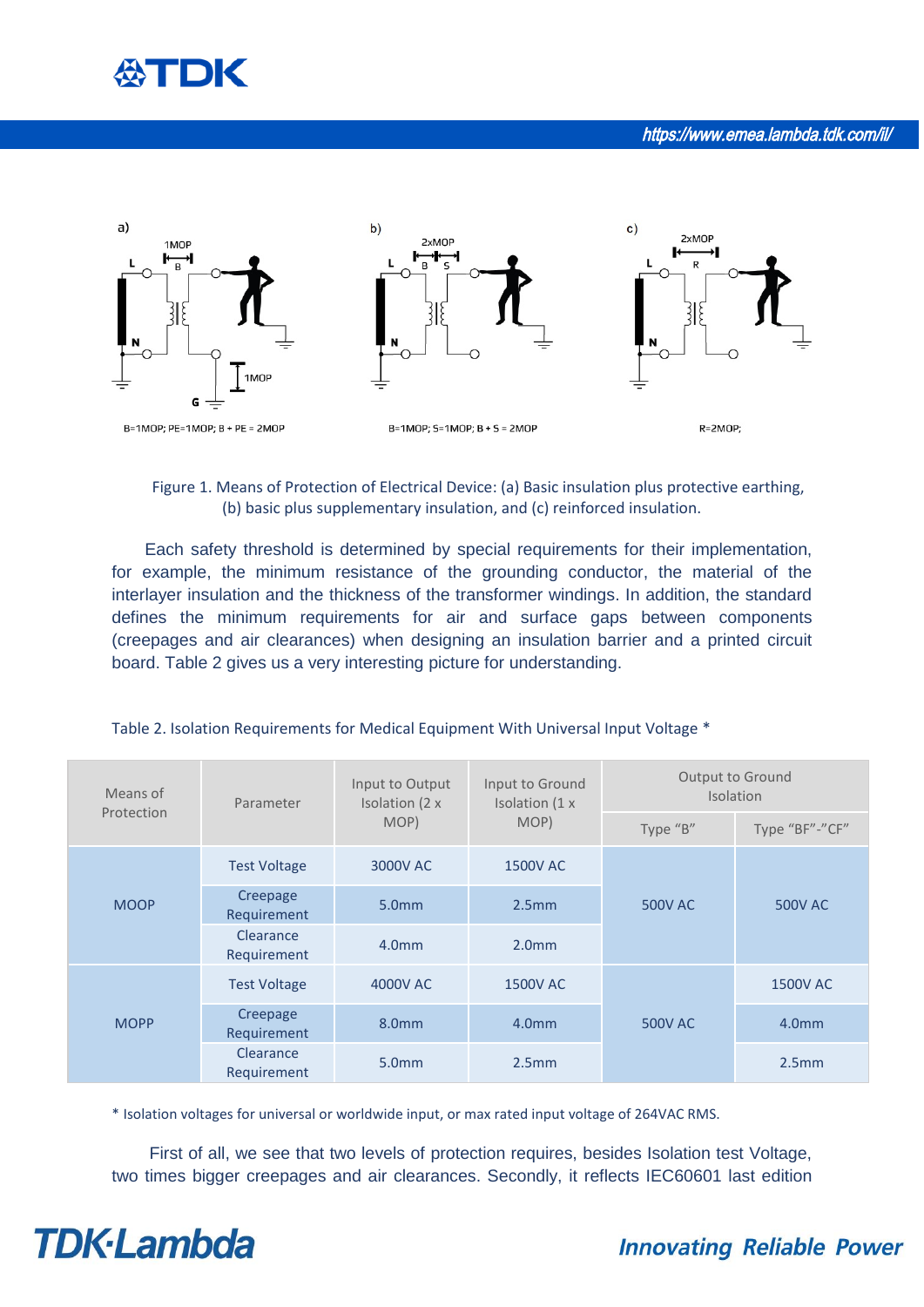

approach to separate requirements for patient and operator, to put it out more specifically, devices that make patient contact require two means of patient protection (2xMOPP) from the Mains Power Supply and devices that do not make patient contact require 2xMOOP. And finally, more stringent ME category, like BF or CF, require the power supply to have 4000VAC/2xMOPP for I/P-O/P isolation, 1500VAC/1xMOPP for I/P-FG and an additional 1500VAC/1xMOPP for O/P-FG isolations. Let's note again, these isolation requirements are higher than IEC 60950-1 (ITE) safety standard's isolation levels in order to achieve better protection for patient care in medical applications.

The table data actually changes the existing opinion that a IEC60601 certified product should have 4000 VAC of "Input-Output" insulating strength as a must. If the device does not imply operation in strait contact with the patient isolation barrier can be defined as 2xMOOP with input-output test voltage of 3kV. It is important to understand that it is the final medical device that the requirements of medical standards apply to and which must pass all the safety evaluations, not the embedded components. Therefore, if the final system provides an additional isolation threshold, a power module may have a prior MOP level. But target of lowering design time as well as cost and complexity of the actual ME equipment in many cases puts a wish to choose a medical grade power supply can meet all of the isolation and leakage current requirements of an applied part.



Figure 2. Three types of Leakage Current and Isolation Barriers on example of Final Medical System.

Picture 2 shows separate modules as part of End Medical System and may serve as a clue to model different practical situations. Suppose this system is of BF category and requires 2MOPP Input-Output Isolation and additional basic 1MOPP between output and ground. If a AC-DC power supply is fairly equipped with 2MOPP, then minimum IEC60601 requirements are met even following after DC-DC converter has no isolation barrier. In other words, it may be non-insulated DC-DC stage, of course, provided there is 1MOPP for O/P-FG and rest of norms met.

### **TDK**·Lambda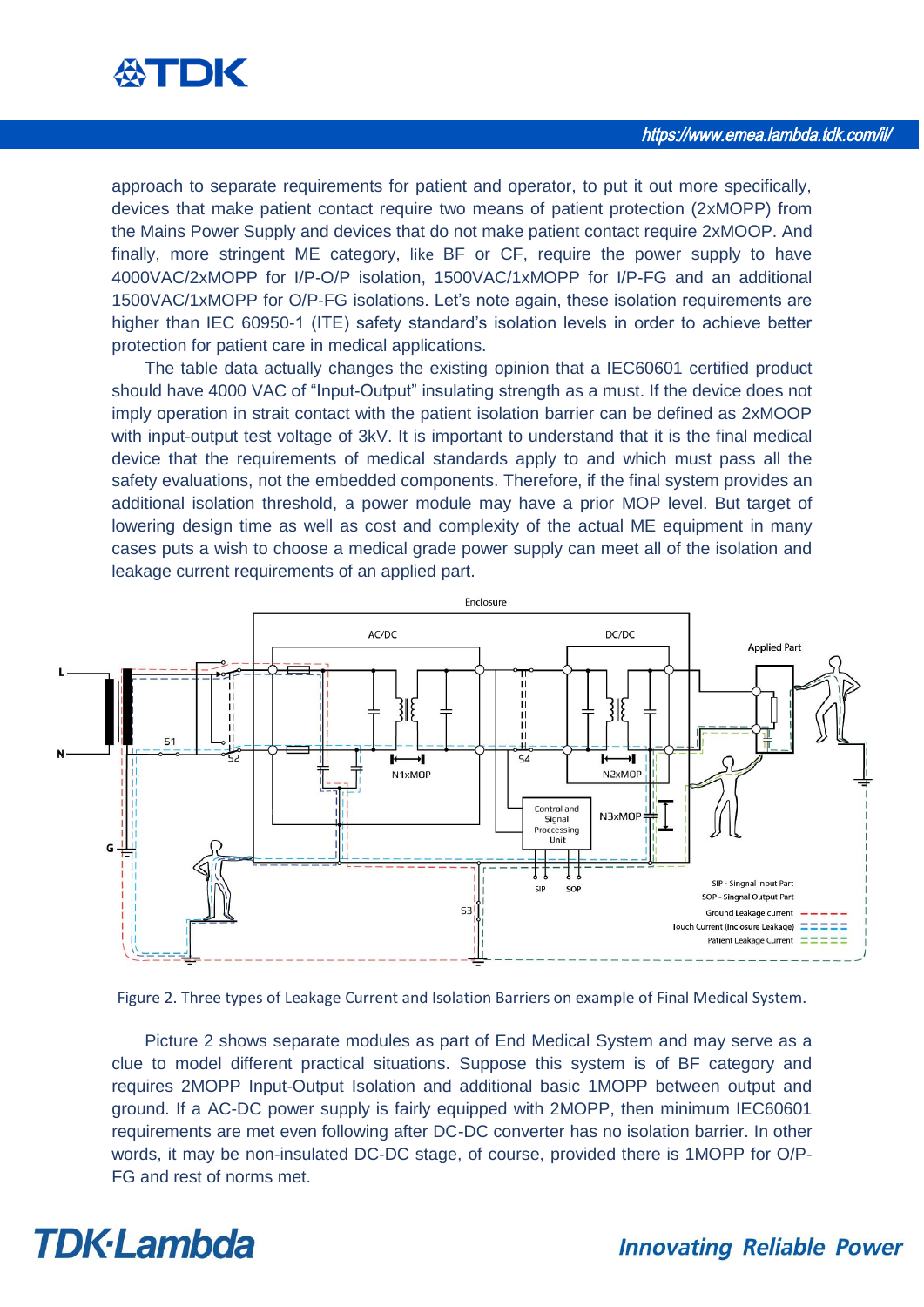

 In case if AC-DC stage has single level of protection or double of MOOP-type, an additional threshold may be created by following transformer or 2MOPP isolated DC-DC module, for example PXC-M series from TDK-Lambda (Fig.3).



Figure 3. DC-DC module of PXC-M series from TDK-Lambda is equipped with 2MOPP I/P-O/P Isolation and Test Voltage of 5000VAC.

PXC-M converter is certified with 2MOPP I/P-O/P Isolation, High Pot Tested with 5000VAC and has maximum ground leakage current of 0.25µА. In case such module is embeded into CF applied part, AC-DC grade is becoming not a critical issue.



Figure 4. AC-DC Power Supplies examples from TDK-Lambda equipped with 2MOOP I/P-O/P Isolation and Test Voltage of 3000VAC: а) NV-350 series; b) HWS/ME series.

It's very wished to mention that TDK-Lambda medical portfolio is very wide and, besides DC-DC products, comprised with both 2MOOP/3000VAC (fig.4) and 2MOPP/4000VAC certified series (fig.5) of AC-DC power converters.

## **TDK**·Lambda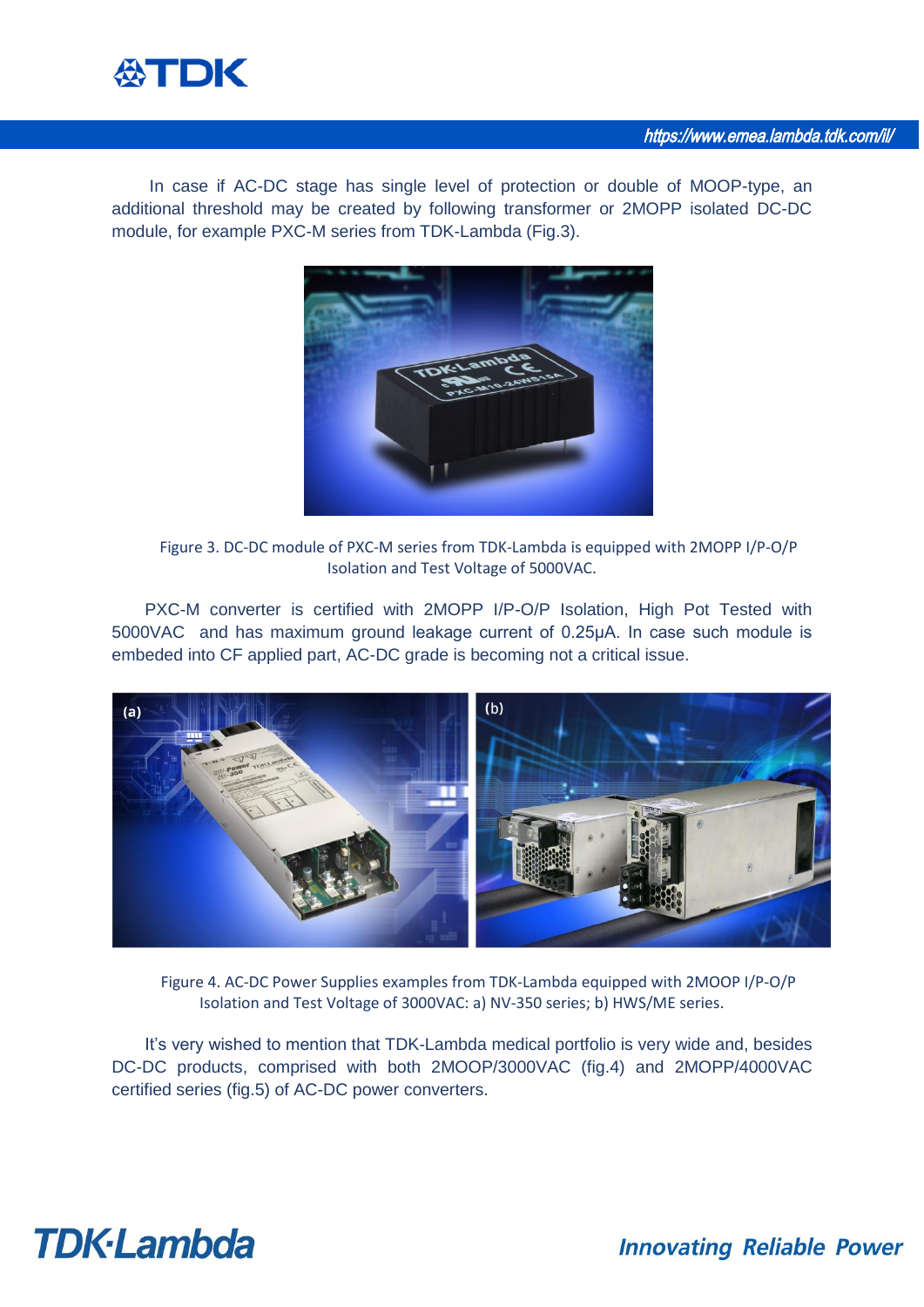### 公TDK

https://www.emea.lambda.tdk.com/il/



Figure 5. AC-DC Power Supplies examples from TDK-Lambda equipped with 2MOPP I/P-O/P Isolation and Test Voltage of 4000VAC: а) QM8 series; b) CUS600 series; c) KMS-A series.

Surely, it would be unfair not to mention another important parameter of medical standards – leakage current. This term is frequently used by engineers and typed in datasheets but not always with full comprehension. Generally, "leakage current" can be defined as the unintended and potentially harmful, electric current that may pass through the human body. Physically It's a flow of electricity in an electrical circuit caused by non-ideal characteristics of electrical components, insulators, or as a byproduct of electrical filtering. Specifically, in AC-DC power supplies there is leakage current caused by the capacitive coupling from Y-Class capacitors used for EMC filtering and from parasitic capacitance across the isolation transformer. Leakage current sources are categorized into three main types, which are Earth Leakage Current, Enclosure Leakage (or Touch Current), and Patient Leakage Current.

Earth leakage current is defined as current flowing from the mains part through or across insulation into the protective earth supply connection through protective ground conductor. Enclosure leakage current is current flowing from the enclosure through external path or the operator, excluding protective wire, to ground or to another part of the enclosure. Patient Leakage is specified for each type of Applied Parts, but the patient leakage is only considered for the end system. It is current flowing from applied part through the patient to ground or to another part of system enclosure.

The above leakage currents types are demonstrated in figure 2 each by separate color. Current Paths may significantly vary depending on topology, circuit impedance, signal frequency, enclosure material and other reasons and thus shown just as an example.

| <b>Leakage current</b>              | Type "B"           |                  | Type "BF"          |                  | <b>Type "CF"</b>   |             |
|-------------------------------------|--------------------|------------------|--------------------|------------------|--------------------|-------------|
|                                     | <b>NC</b>          | NFC              | <b>NC</b>          | NFC              | <b>NC</b>          | <b>NFC</b>  |
| Earth Leakage<br>current            | $500 \mu A$        | 1 <sub>m</sub> A | $500 \mu A$        | 1 <sub>m</sub> A | $500 \mu A$        | 1mA         |
| <b>Enclosure Leakage</b><br>current | 100 <sub>µ</sub> A | $500 \mu A$      | 100 <sub>µ</sub> A | $500 \mu A$      | 100 <sub>µ</sub> A | $500 \mu A$ |
| Patient Leakage<br>current          | $100\mu A$         | $500 \mu A$      | $100\mu A$         | $500 \mu A$      | $10\mu A$          | $50 \mu A$  |

Table 2. Leakage current maximum requirements for each source as defined by IEC 60601-1 3th edition.

## **TDK**·Lambda